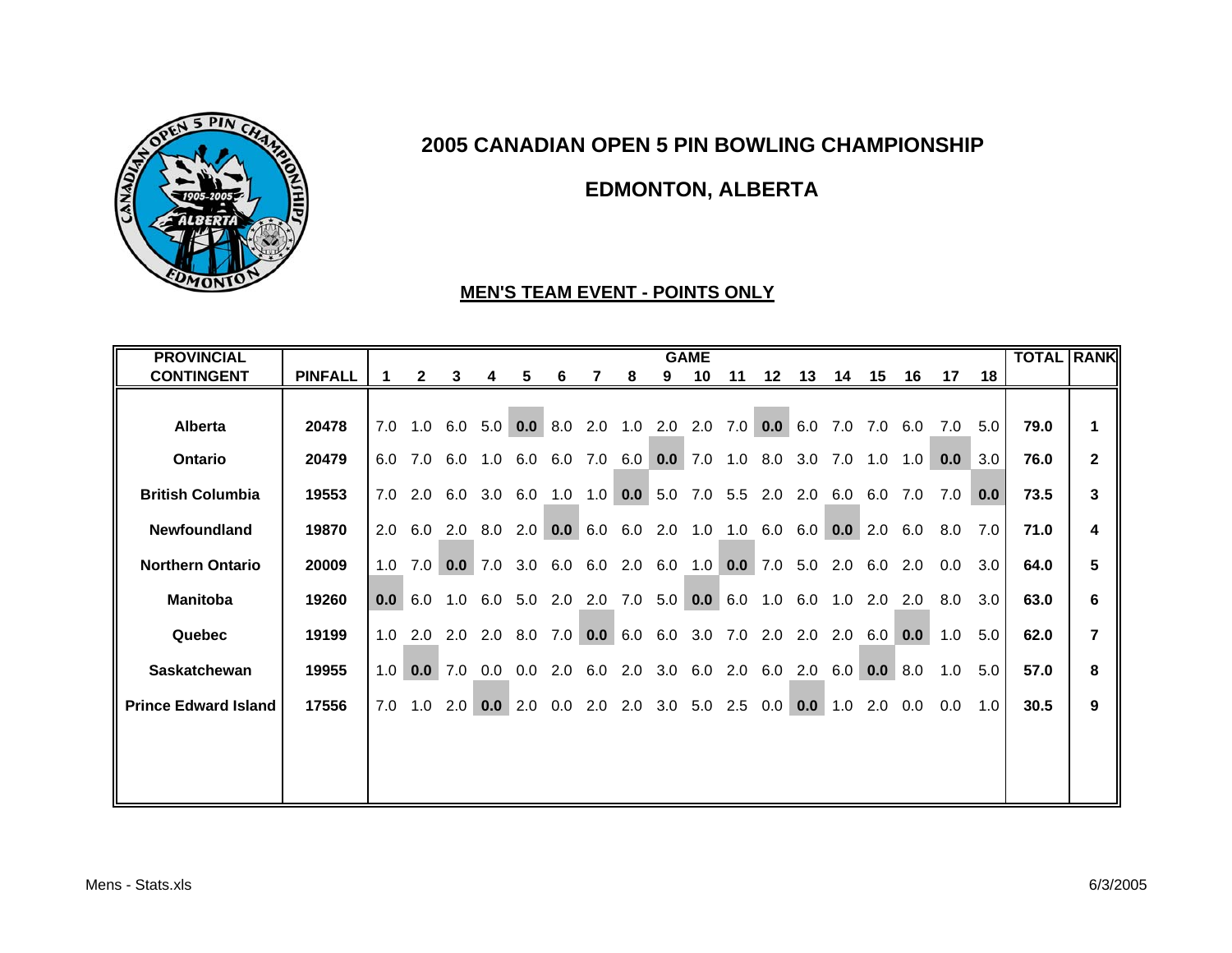

# **EDMONTON, ALBERTA**

#### **MEN'S TEAM STANDINGS - ALBERTA**

| <b>NAME</b>             |        |           |              |           |           |            |                |           |           |      |           |           |            |                |           |             |           |                |           |       | <b>TOTAL AVERAGE</b> |
|-------------------------|--------|-----------|--------------|-----------|-----------|------------|----------------|-----------|-----------|------|-----------|-----------|------------|----------------|-----------|-------------|-----------|----------------|-----------|-------|----------------------|
|                         |        |           | $\mathbf{2}$ | 3         | 4         | 5          | 6              |           | 8         | 9    | 10        | 11        | 12         | 13             | 14        | 15          | 16        | 17             | 18        |       |                      |
| 321                     | Score  | 111       | 13           | 289       | 242       |            | 332            | 185       | 0         | 90   | 243       | 0         |            | 246            | 135       | 236         | 132       | 295            | 248       | 2797  | 243.2                |
| <b>Brad Aasen</b>       | Frames | 6         |              | 10        | 10        |            | 10             | 10        | 0         | 5    | 10        | 0         |            | 10             | 7         | 10          | 6         | 10             | 10        | 115   |                      |
|                         | Points | 1.0       | 0.0          | 1.0       | 1.0       |            | 1.0            | 0.0       | 0.0       | 0.0  | 1.0       | 0.0       |            | 1.0            | 0.0       | 0.0         | 0.0       | 1.0            | 0.0       | 7.0   |                      |
| 322                     | Score  | 285       | 279          | 305       | 194       |            | 127            | 79        | 211       | 286  | 318       | 217       |            | 241            | 278       | 306         | 302       | 306            | 260       | 3994  | 268.1                |
| <b>Gary Baird</b>       | Frames | 10        | 10           | 10        | 9         |            | 6              | 4         | 10        | 10   | 10        | 10        |            | 10             | 10        | 10          | 10        | 10             | 10        | 149   |                      |
|                         | Points | 0.0       | 1.0          | 1.0       | 0.0       |            | 1.0            | 0.0       | 0.0       | 0.0  | 1.0       | 0.0       |            | 0.0            | 1.0       | 1.0         | 1.0       | 1.0            | 1.0       | 9.0   |                      |
| 323                     | Score  | 249       | 215          | 303       | 235       |            | 292            | 111       | 293       | 233  | 150       | 265       |            | 314            | 106       | 345         | 291       | 261            | 163       | 3826  | 263.9                |
| <b>Vince Chartier</b>   | Frames | 10        | 10           | 10        | 10        |            | 10             | 6         | 10        | 10   | 8         | 10        |            | 10             | 3         | 10          | 10        | 10             | 8         | 145   |                      |
|                         | Points | 1.0       | 0.0          | 1.0       | 1.0       |            | 1.0            | 0.0       | 0.0       | 1.0  | 0.0       | 1.0       |            | 1.0            | 0.0       | 1.0         | 1.0       | 0.0            | 0.0       | 9.0   |                      |
| 324                     | Score  | 315       | 246          | 253       | 263       |            | 266            | 295       | 315       | 192  | 48        | 216       |            | 80             | 322       | 265         | 234       | 199            | 305       | 3814  | 264.9                |
| Lawrence Fobert         | Frames | 10        | 10           | 10        | 10        |            | 10             | 10        | 10        | 10   | 2         | 10        |            | $\overline{2}$ | 10        | 10          | 10        | 10             | 10        | 144   |                      |
|                         | Points | 1.0       | 0.0          | 0.0       | 0.0       |            | 1.0            | 1.0       | 1.0       | 0.0  | 0.0       | 1.0       |            | 1.0            | 1.0       | 1.0         | 0.0       | 1.0            | 1.0       | 10.0  |                      |
| 325                     | Score  | 120       | 229          | 88        | 15        |            | 85             | 222       | 250       | 166  | 226       | 293       |            | 186            | 265       | 227         | 234       | 218            | 214       | 3038  | 245.0                |
| <b>Blair Pizzey</b>     | Frames | 4         | 10           | 5         | 1         |            | $\overline{4}$ | 10        | 10        | 5    | 10        | 10        |            | 8              | 10        | 10          | 10        | $\overline{7}$ | 10        | 124   |                      |
|                         | Points | 0.0       | 0.0          | 0.0       | 0.0       |            | 0.0            | 0.0       | 0.0       | 0.0  | 0.0       | 1.0       |            | 0.0            | 1.0       | 1.0         | 1.0       | 1.0            | 0.0       | 5.0   |                      |
| 326                     | Score  | 282       | 172          | 91        | 225       |            | 286            | 279       | 249       | 251  | 288       | 259       |            | 240            | 220       | $\mathbf 0$ | 72        | 47             | 48        | 3009  | 244.6                |
| <b>Greg Gigliuk</b>     | Frames | 10        | 9            | 5         | 10        |            | 10             | 10        | 10        | 10   | 10        | 10        |            | 10             | 10        | 0           | 4         | 3              | 2         | 123   |                      |
|                         | Points | 1.0       | 0.0          | 0.0       | 0.0       |            | 1.0            | 1.0       | 0.0       | 1.0  | 0.0       | 1.0       |            | 0.0            | 1.0       | 0.0         | 0.0       | 0.0            | 0.0       | 6.0   |                      |
| <b>Total Score</b>      |        | 1362      | 1154         | 1329      | 1174      | 0          | 1388           | 1171      | 1318      | 1218 | 1273      | 1250      | 0          | 1307           | 1326      | 1379        | 1265      | 1326           | 1238      | 20478 | 255.98               |
| <b>Total Frames</b>     |        | 50        | 50           | 50        | 50        | 0          | 50             | 50        | 50        | 50   | 50        | 50        | 0          | 50             | 50        | 50          | 50        | 50             | 50        | 800   |                      |
| <b>Match Points</b>     |        | 4.0       | 1.0          | 3.0       | 2.0       | 0.0        | 5.0            | 2.0       | 1.0       | 2.0  | 2.0       | 4.0       | 0.0        | 3.0            | 4.0       | 4.0         | 3.0       | 4.0            | 2.0       | 46.0  |                      |
| <b>Game Points</b>      |        | 3.0       | 0.0          | 3.0       | 3.0       | 0.0        | 3.0            | 0.0       | 0.0       | 0.0  | 0.0       | 3.0       | 0.0        | 3.0            | 3.0       | 3.0         | 3.0       | 3.0            | 3.0       | 33.0  |                      |
| <b>Total Points</b>     |        | 7.0       | 1.0          | 6.0       | 5.0       | 0.0        | 8.0            | 2.0       | 1.0       | 2.0  | 2.0       | 7.0       | 0.0        | 6.0            | 7.0       | 7.0         | 6.0       | 7.0            | 5.0       | 79.0  |                      |
| <b>Opponents</b>        |        | <b>SK</b> | ON           | <b>NL</b> | <b>BC</b> | <b>BYE</b> | <b>PE</b>      | <b>NO</b> | <b>MB</b> | QC   | <b>SK</b> | <b>NL</b> | <b>BYE</b> | <b>BC</b>      | <b>PE</b> | ON          | <b>NO</b> | QC             | <b>MB</b> |       |                      |
| <b>Total Score</b>      |        | 1135      | 1409         | 1277      | 1120      | 0          | 1101           | 1301      | 1368      | 1263 | 291       | 1177      | 0          | 1205           | 166       | 1259        | 1213      | 1119           | 1181      | 19585 |                      |
| <b>Total Points Won</b> |        |           |              | 2         | 3         | 0          | 0              | 6         |           | 6    | 6         |           | 0          | 2              |           |             | 2         |                | 3         | 49.0  |                      |

**COACH**

**<sup>320</sup> Mike Tweedy**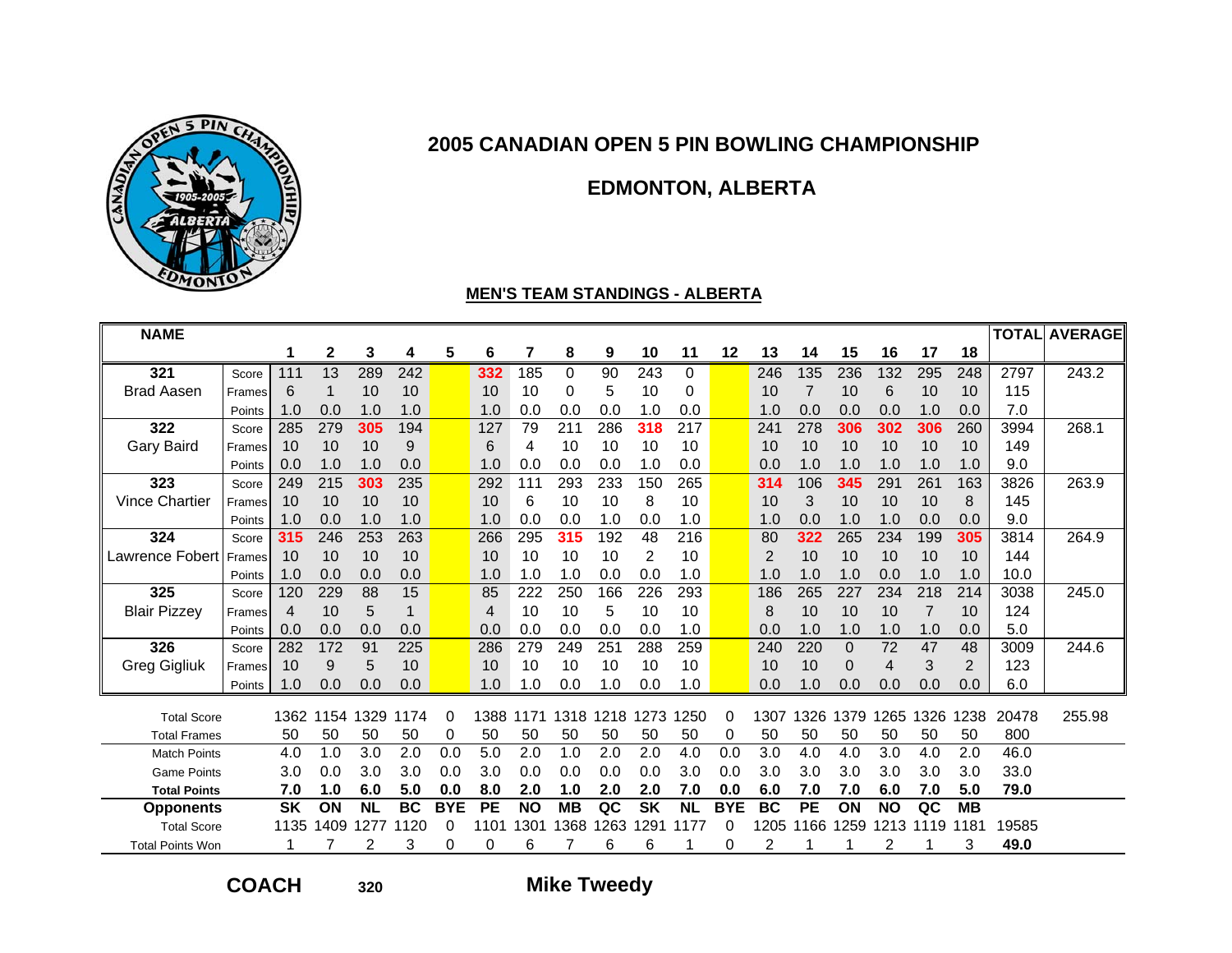

### **EDMONTON, ALBERTA**

#### **MEN'S TEAM STANDINGS - BRITISH COLUMBIA**

| <b>NAME</b>             |        |                |           |                 |           |             |                |      |            |           | <b>GAME</b> |                |           |                |     |           |          |                |            | <b>TOTAL</b> | <b>AVERAGE</b> |
|-------------------------|--------|----------------|-----------|-----------------|-----------|-------------|----------------|------|------------|-----------|-------------|----------------|-----------|----------------|-----|-----------|----------|----------------|------------|--------------|----------------|
|                         |        | 1              | 2         | 3               | 4         | 5           | 6              | 7    | 8          | 9         | 10          | 11             | 12        | 13             | 14  | 15        | 16       | 17             | 18         |              |                |
| 221                     | Score  | 326            | 232       | 299             | 275       | 265         | 210            | 233  |            | 298       | 293         | 231            | 200       | 255            | 275 | 329       | 278      | 251            |            | 4250         | 265.6          |
| Mike Warren             | Frames | 10             | 10        | 10              | 10        | 10          | 10             | 10   |            | 10        | 10          | 10             | 10        | 10             | 10  | 10        | 10       | 10             |            | 160          |                |
|                         | Points | 1.0            | 1.0       | 1.0             | 1.0       | 0.0         | 0.0            | 0.0  |            | 1.0       | 1.0         | 0.0            | 0.0       | 0.0            | 1.0 | 1.0       | 1.0      | 1.0            |            | 10.0         |                |
| 222                     | Score  | 282            | 113       | 96              | 136       | $\mathbf 0$ | 118            | 259  |            | 269       | 219         | 203            | 273       | 248            | 319 | 292       | 262      | 288            |            | 3377         | 252.0          |
| <b>Kelly Glencross</b>  | Frames | 10             | 6         | 4               | 8         | 0           | 6              | 10   |            | 10        | 10          | 10             | 10        | 10             | 10  | 10        | 10       | 10             |            | 134          |                |
|                         | Points | 1.0            | 0.0       | 0.0             | 0.0       | 0.0         | 0.0            | 1.0  |            | 1.0       | 1.0         | 0.0            | 1.0       | 1.0            | 1.0 | 0.0       | 1.0      | 1.0            |            | 9.0          |                |
| 223                     | Score  | 293            | 300       | 192             | 58        | 248         | 186            | 212  |            | $\Omega$  | 142         | 120            | 268       | 253            | 181 | 300       | 228      | $\mathbf{0}$   |            | 2981         | 246.4          |
| Doug Craig              | Frames | 10             | 10        | 10              | 2         | 10          | 10             | 10   |            | $\Omega$  | 8           | 3              | 10        | 10             | 8   | 10        | 10       | $\overline{0}$ |            | 121          |                |
|                         | Points | 1.0            | 1.0       | 0.0             | 0.0       | 1.0         | 0.0            | 0.0  |            | 0.0       | 0.0         | 0.5            | 1.0       | 1.0            | 0.0 | 1.0       | 0.0      | 0.0            |            | 6.5          |                |
| 224                     | Score  | 236            | 271       | 84              | 232       | 228         | 238            | 94   |            | 256       | 314         | 258            | 217       | 169            | 30  | 226       | 306      | 264            |            | 3423         | 241.1          |
| George Bellon           | Frames | 10             | 10        | 6               | 10        | 10          | 10             | 6    |            | 10        | 10          | 10             | 10        | 8              | 2   | 10        | 10       | 10             |            | 142          |                |
|                         | Points | 1.0            | 0.0       | 0.0             | 1.0       | 0.0         | 1.0            | 0.0  |            | 0.0       | 1.0         | 1.0            | 0.0       | 0.0            | 0.0 | 1.0       | 1.0      | 1.0            |            | 8.0          |                |
| 225                     | Score  | 115            | 93        | 213             | 189       | 285         | 189            | 177  |            | 209       | 26          | 121            | 0         | 243            | 211 | 0         | $\Omega$ | 247            |            | 2318         | 210.7          |
| Phil Gliege             | Frames | $\overline{7}$ | 4         | 10              | 10        | 10          | 10             | 10   |            | 10        | 2           | $\overline{7}$ | 0         | 10             | 10  | 0         | 0        | 10             |            | 110          |                |
|                         | Points | 0.0            | 0.0       | 1.0             | 0.0       | 1.0         | 0.0            | 0.0  |            | 0.0       | 0.0         | 0.0            | 0.0       | 0.0            | 0.0 | 0.0       | 0.0      | 1.0            |            | 3.0          |                |
| 226                     | Score  | 73             | 190       | 276             | 230       | 248         | 95             | 73   |            | 219       | 270         | 221            | 195       | 37             | 350 | 240       | 228      | 259            |            | 3204         | 240.9          |
| <b>Taz Smith</b>        | Frames | 3              | 10        | 10              | 10        | 10          | $\overline{4}$ | 4    |            | 10        | 10          | 10             | 10        | $\overline{2}$ | 10  | 10        | 10       | 10             |            | 133          |                |
|                         | Points | 0.0            | 0.0       | 1.0             | 1.0       | 1.0         | 0.0            | 0.0  |            | 0.0       | 1.0         | 1.0            | 0.0       | 0.0            | 1.0 | 0.0       | 1.0      | 0.0            |            | 7.0          |                |
|                         |        |                |           |                 |           |             |                |      |            |           |             |                |           |                |     |           |          |                |            |              |                |
| <b>Total Score</b>      |        | 1325           | 1199      | 1160            | 1120      | 1274        | 1036           | 1048 | 0          | 1251      | 1264        | 1154           | 1153      | 1205           | 366 | 1387      | 1302     | 1309           | 0          | 19553        | 244.4          |
| <b>Total Frames</b>     |        | 50             | 50        | 50              | 50        | 50          | 50             | 50   | 0          | 50        | 50          | 50             | 50        | 50             | 50  | 50        | 50       | 50             | 0          | 800          |                |
| <b>Match Points</b>     |        | 4.0            | 2.0       | 3.0             | 3.0       | 3.0         | 1.0            | 1.0  | 0.0        | 2.0       | 4.0         | 2.5            | 2.0       | 2.0            | 3.0 | 3.0       | 4.0      | 4.0            | 0.0        | 43.5         |                |
| <b>Game Points</b>      |        | 3.0            | 0.0       | 3.0             | 0.0       | 3.0         | 0.0            | 0.0  | 0.0        | 3.0       | 3.0         | 3.0            | 0.0       | 0.0            | 3.0 | 3.0       | 3.0      | 3.0            | 0.0        | 30.0         |                |
| <b>Total Points</b>     |        | 7.0            | 2.0       | 6.0             | 3.0       | 6.0         | 1.0            | 1.0  | 0.0        | 5.0       | 7.0         | 5.5            | 2.0       | 2.0            | 6.0 | 6.0       | 7.0      | 7.0            | 0.0        | 73.5         |                |
| <b>Opponents</b>        |        | <b>NO</b>      | <b>MB</b> | $\overline{PE}$ | <b>AB</b> | <b>NL</b>   | QC             | ON   | <b>BYE</b> | <b>SK</b> | <b>NO</b>   | PE             | <b>NL</b> | <b>AB</b>      | QC  | <b>MB</b> | ON       | <b>SK</b>      | <b>BYE</b> |              |                |
| <b>Total Score</b>      |        | 1206           | 1358      | 1093            | 174       | 1230        | 1272           | 1478 | 0          | 1248      | 169<br>1    | 1133           | 1163      | 307            | 224 | 1115      | 1096     | 1196           | 0          | 19462        |                |
| <b>Total Points Won</b> |        |                | 6         | 2               | 5         | 2           |                |      | 0          | 3         |             | 2.5            | 6         | 6              | 2   |           |          |                | 0          | 54.5         |                |

**COACH**

**220**

**Dave Andres**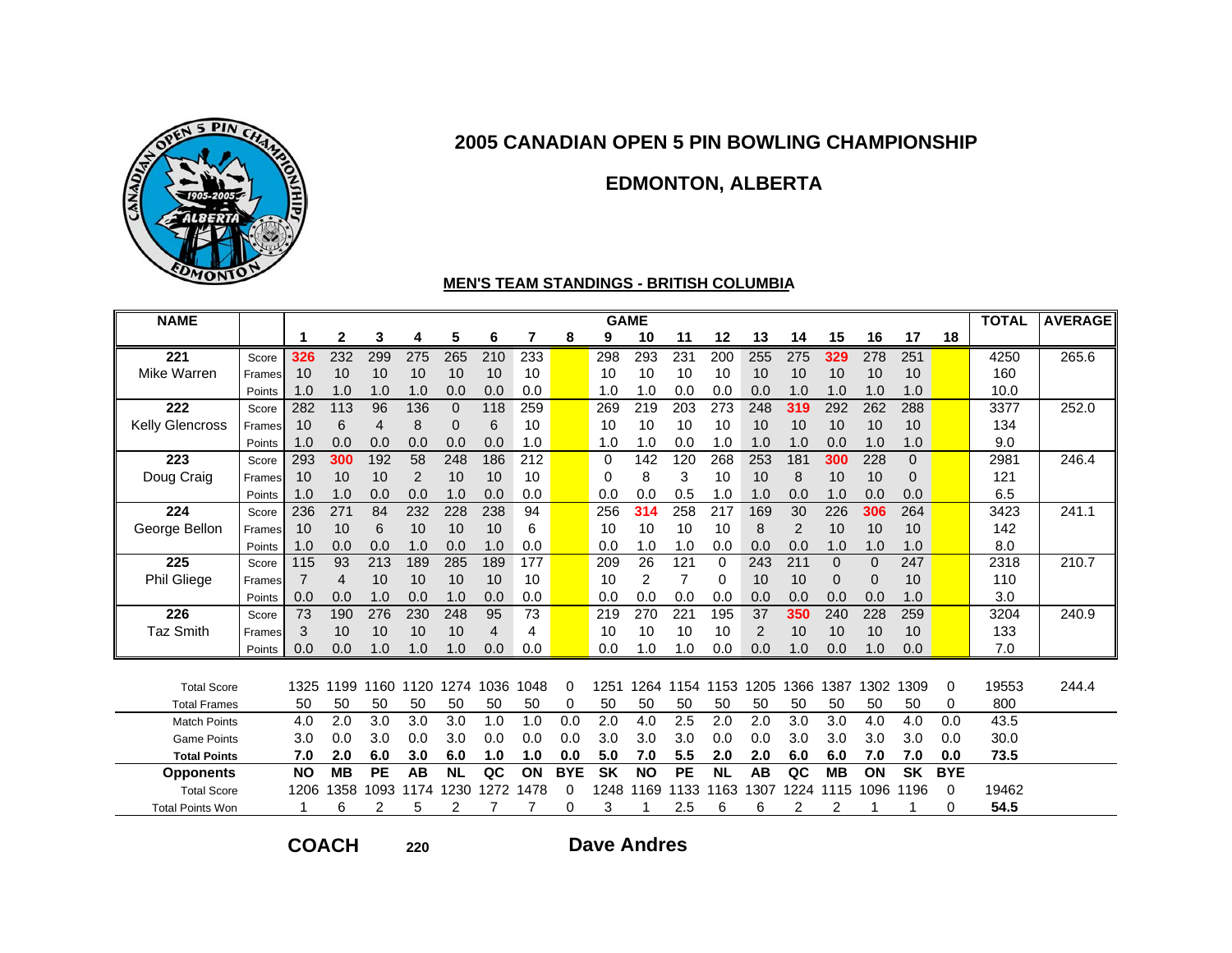

### **EDMONTON, ALBERTA**

#### **MEN'S TEAM STANDINGS - MANITOBA**

| <b>NAME</b>             |        |            |                |           |                |              |                |           |           |           | <b>GAME</b> |           |           |          |          |           |           |              |                | <b>TOTAL</b> | <b>AVERAGE</b> |
|-------------------------|--------|------------|----------------|-----------|----------------|--------------|----------------|-----------|-----------|-----------|-------------|-----------|-----------|----------|----------|-----------|-----------|--------------|----------------|--------------|----------------|
|                         |        | 1          | $\mathbf{2}$   | 3         | 4              | 5            | 6              | 7         | 8         | 9         | 10          | 11        | 12        | 13       | 14       | 15        | 16        | 17           | 18             |              |                |
| 521                     | Score  |            | 319            | 195       | 209            | 218          | 75             | 160       | $\Omega$  | 83        |             | 262       | 191       | $\Omega$ | 193      | 103       | 117       | 243          | 213            | 2581         | 216.9          |
| <b>Kevin Fisher</b>     | Frames |            | 10             | 10        | 10             | 10           | 3              | 10        | 0         | 4         |             | 10        | 10        | 0        | 10       | 7         | 5         | 10           | 10             | 119          |                |
|                         | Points |            | 1.0            | 0.0       | 0.0            | 0.0          | 0.0            | 0.0       | 0.0       | 0.0       |             | 0.0       | 0.0       | 0.0      | 0.0      | 0.0       | 0.0       | 1.0          | 1.0            | 3.0          |                |
| 522                     | Score  |            | 272            | 260       | 249            | 420          | 255            | 280       | 213       | 118       |             | 208       | 115       | 185      | $\Omega$ | 208       | 89        | $\mathbf{0}$ | 115            | 2987         | 251.0          |
| Randy McFarlane         | Frames |            | 10             | 10        | 10             | 10           | 10             | 10        | 10        | 6         |             | 10        | 5         | 10       | $\Omega$ | 10        | 5         | $\Omega$     | 3              | 119          |                |
|                         | Points |            | 0.0            | 0.0       | 1.0            | 1.0          | 0.0            | 1.0       | 0.0       | 0.0       |             | 0.0       | 0.0       | 0.0      | 0.0      | 0.0       | 0.0       | 0.0          | 1.0            | 4.0          |                |
| 523                     | Score  |            | 138            | 125       | 124            | 229          | 226            | 285       | 248       | 285       |             | 311       | 193       | 261      | 210      | 200       | 278       | 244          | 274            | 3631         | 245.3          |
| Ken Wilson              | Frames |            | $\overline{7}$ | 4         | $\overline{7}$ | 10           | 10             | 10        | 10        | 10        |             | 10        | 10        | 10       | 10       | 10        | 10        | 10           | 10             | 148          |                |
|                         | Points |            | 0.0            | 0.0       | 0.0            | 0.0          | 1.0            | 1.0       | 1.0       | 1.0       |             | 1.0       | 0.0       | 1.0      | 0.0      | 0.0       | 1.0       | 1.0          | 0.0            | 8.0          |                |
| 524                     | Score  |            | 235            | 105       | 50             | $\mathbf{0}$ | 176            | 226       | 321       | 233       |             | 216       | 85        | 191      | 228      | 242       | 283       | 316          | 270            | 3177         | 237.1          |
| Ron Scherr              | Frames |            | 10             | 6         | 3              | 0            | 10             | 10        | 10        | 10        |             | 10        | 5         | 10       | 10       | 10        | 10        | 10           | 10             | 134          |                |
|                         | Points |            | 1.0            | 0.0       | 0.0            | 0.0          | 0.0            | 0.0       | 1.0       | 1.0       |             | 1.0       | 0.0       | 0.0      | 1.0      | 1.0       | 1.0       | 1.0          | 1.0            | 9.0          |                |
| 525                     | Score  |            | 324            | 247       | 246            | 266          | 116            | 75        | 309       | 232       |             | 360       | 286       | 356      | 224      | 297       | 250       | 240          | 126            | 3954         | 265.4          |
| lan Sylvester           | Frames |            | 10             | 10        | 10             | 10           | $\overline{7}$ | 5         | 10        | 10        |             | 10        | 10        | 10       | 10       | 10        | 10        | 10           | $\overline{7}$ | 149          |                |
|                         | Points |            | 1.0            | 1.0       | 1.0            | 1.0          | 0.0            | 0.0       | 1.0       | 0.0       |             | 1.0       | 1.0       | 1.0      | 0.0      | 1.0       | 0.0       | 1.0          | 0.0            | 10.0         |                |
| 526                     | Score  |            | 70             | 218       | 265            | 224          | 242            | 126       | 277       | 220       |             | 0         | 179       | 233      | 155      | 65        | 221       | 252          | 183            | 2930         | 223.7          |
| <b>Mike Clarke</b>      | Frames |            | 3              | 10        | 10             | 10           | 10             | 5         | 10        | 10        |             | 0         | 10        | 10       | 10       | 3         | 10        | 10           | 10             | 131          |                |
|                         | Points |            | 0.0            | 0.0       | 1.0            | 0.0          | 1.0            | 0.0       | 1.0       | 0.0       |             | 0.0       | 0.0       | 1.0      | 0.0      | 0.0       | 0.0       | 1.0          | 0.0            | 5.0          |                |
|                         |        |            |                |           |                |              |                |           |           |           |             |           |           |          |          |           |           |              |                |              |                |
| <b>Total Score</b>      |        | 0          | 1358           | 1150      | 1143           | 1357         | 1090           |           | 1152 1368 | 1171      | 0           | 1357      | 1049      | 1226     | 1010     | 1115      | 1238      | 1295         | 1181           | 19260        | 240.8          |
| <b>Total Frames</b>     |        | 0          | 50             | 50        | 50             | 50           | 50             | 50        | 50        | 50        | 0           | 50        | 50        | 50       | 50       | 50        | 50        | 50           | 50             | 800          |                |
| <b>Match Points</b>     |        | 0.0        | 3.0            | 1.0       | 3.0            | 2.0          | 2.0            | 2.0       | 4.0       | 2.0       | 0.0         | 3.0       | 1.0       | 3.0      | 1.0      | 2.0       | 2.0       | 5.0          | 3.0            | 39.0         |                |
| <b>Game Points</b>      |        | 0.0        | 3.0            | 0.0       | 3.0            | 3.0          | 0.0            | 0.0       | 3.0       | 3.0       | 0.0         | 3.0       | 0.0       | 3.0      | 0.0      | 0.0       | 0.0       | 3.0          | 0.0            | 24.0         |                |
| <b>Total Points</b>     |        | 0.0        | 6.0            | 1.0       | 6.0            | 5.0          | 2.0            | 2.0       | 7.0       | 5.0       | 0.0         | 6.0       | 1.0       | 6.0      | 1.0      | 2.0       | 2.0       | 8.0          | 3.0            | 63.0         |                |
| <b>Opponents</b>        |        | <b>BYE</b> | <b>BC</b>      | <b>SK</b> | QC             | <b>NO</b>    | ON             | <b>NL</b> | AB        | <b>PE</b> | <b>BYE</b>  | <b>SK</b> | <b>NO</b> | QC       | ON       | <b>BC</b> | <b>NL</b> | <b>PE</b>    | AB             |              |                |
| <b>Total Score</b>      |        | 0          | 1199           | 1471      | 1063           | 1161         | 1141           | 1322      | 1318      | 1162      | 0           | 1181      | 1442      | 1007     | 237      | 1387      | 1250      | 1060         | 1238           | 19639        |                |
| <b>Total Points Won</b> |        | 0          | 2              |           | 2              | 3            | 6              | 6         |           | 3         | 0           | 2         |           | 2        |          | 6         | 6         | 0            | 5              | 65.0         |                |

**COACH**

**<sup>520</sup> Bob Wilson**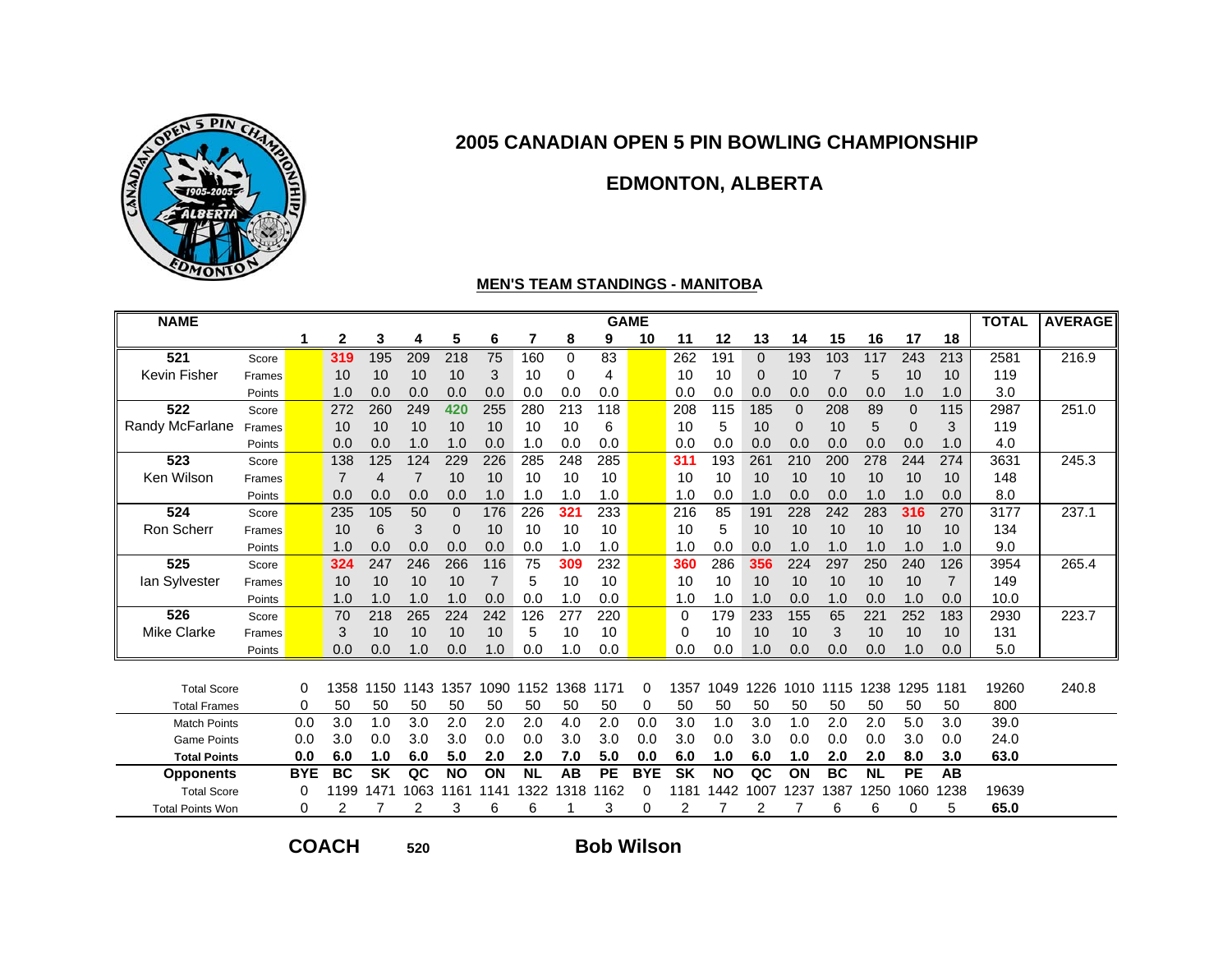

### **EDMONTON, ALBERTA**

#### **MEN'S TEAM STANDINGS - NEWFOUNDLAND**

| <b>NAME</b>             |        |      |      |      |           |           |            |             |           |           |      |      |           |           |            |          |                |           |              | <b>TOTAL</b> | <b>AVERAGE</b> |
|-------------------------|--------|------|------|------|-----------|-----------|------------|-------------|-----------|-----------|------|------|-----------|-----------|------------|----------|----------------|-----------|--------------|--------------|----------------|
|                         |        | 1    | 2    | 3    | 4         | 5         | 6          | 7           | 8         | 9         | 10   | 11   | 12        | 13        | 14         | 15       | 16             | 17        | 18           |              |                |
| 1121                    | Score  | 281  | 244  | 210  | 0         | 0         |            | 215         | 95        | 65        | 232  | 87   | 96        | 269       |            | 211      | 272            | 289       | 198          | 2764         | 236.2          |
| <b>Michael Maloney</b>  | Frames | 10   | 10   | 10   | 0         | 0         |            | 10          | 5         | 3         | 10   | 5    | 4         | 10        |            | 10       | 10             | 10        | 10           | 117          |                |
|                         | Points | 1.0  | 0.0  | 1.0  | 0.0       | 0.0       |            | 0.0         | 0.0       | 0.0       | 1.0  | 0.0  | 0.0       | 1.0       |            | 1.0      | 1.0            | 1.0       | 0.0          | 7.0          |                |
| 1122                    | Score  | 128  | 134  | 295  | 251       | 204       |            | 322         | 288       | 137       | 234  | 211  | 246       | 68        |            | $\Omega$ | 257            | 237       | 234          | 3246         | 242.2          |
| <b>Tony Redmond</b>     | Frames | 7    | 5    | 10   | 10        | 10        |            | 10          | 10        | 7         | 10   | 10   | 10        | 5         |            | 0        | 10             | 10        | 10           | 134          |                |
|                         | Points | 0.0  | 0.0  | 0.0  | 1.0       | 0.0       |            | 1.0         | 1.0       | 0.0       | 0.0  | 0.0  | 1.0       | 0.0       |            | 0.0      | 1.0            | 1.0       | 1.0          | 7.0          |                |
| 1123                    | Score  | 244  | 82   | 95   | 239       | 241       |            | $\mathbf 0$ | 143       | 258       | 136  | 136  | 103       | 138       |            | 198      | $\overline{0}$ | $\Omega$  | $\Omega$     | 2013         | 228.8          |
| <b>Brad Glynn</b>       | Frames | 10   | 5    | 5    | 10        | 10        |            | $\Omega$    | 5         | 10        | 7    | 5    | 6         | 5         |            | 10       | $\mathbf{0}$   | $\Omega$  | $\mathbf{0}$ | 88           |                |
|                         | Points | 0.0  | 0.0  | 0.0  | 1.0       | 0.0       |            | 0.0         | 0.0       | 0.0       | 0.0  | 0.0  | 0.0       | 0.0       |            | 0.0      | 0.0            | 0.0       | 0.0          | 1.0          |                |
| 1124                    | Score  | 275  | 338  | 294  | 276       | 294       |            | 238         | 224       | 228       | 71   | 199  | 239       | 191       |            | 302      | 240            | 205       | 292          | 3906         | 255.3          |
| <b>Colin Smith</b>      | Frames | 10   | 10   | 10   | 10        | 10        |            | 10          | 10        | 10        | 3    | 10   | 10        | 10        |            | 10       | 10             | 10        | 10           | 153          |                |
|                         | Points | 1.0  | 1.0  | 1.0  | 1.0       | 1.0       |            | 0.0         | 0.0       | 1.0       | 0.0  | 0.0  | 0.0       | 0.0       |            | 1.0      | 0.0            | 1.0       | 1.0          | 9.0          |                |
| 1125                    | Score  | 283  | 195  | 296  | 240       | 237       |            | 266         | 243       | 257       | 220  | 253  | 263       | 297       |            | 272      | 266            | 243       | 346          | 4177         | 261.1          |
| <b>Bob Osborne</b>      | Frames | 10   | 10   | 10   | 10        | 10        |            | 10          | 10        | 10        | 10   | 10   | 10        | 10        |            | 10       | 10             | 10        | 10           | 160          |                |
|                         | Points | 0.0  | 1.0  | 0.0  | 1.0       | 0.0       |            | 1.0         | 1.0       | 0.0       | 0.0  | 0.0  | 1.0       | 1.0       |            | 0.0      | 1.0            | 1.0       | 1.0          | 9.0          |                |
| 1126                    | Score  | 105  | 301  | 87   | 253       | 254       |            | 281         | 245       | 256       | 201  | 291  | 216       | 273       |            | 195      | 215            | 278       | 313          | 3764         | 254.3          |
| <b>Scott Thurston</b>   | Frames | 3    | 10   | 5    | 10        | 10        |            | 10          | 10        | 10        | 10   | 10   | 10        | 10        |            | 10       | 10             | 10        | 10           | 148          |                |
|                         | Points | 0.0  | 1.0  | 0.0  | 1.0       | 1.0       |            | 1.0         | 1.0       | 1.0       | 0.0  | 1.0  | 1.0       | 1.0       |            | 0.0      | 0.0            | 1.0       | 1.0          | 11.0         |                |
|                         |        |      |      |      |           |           |            |             |           |           |      |      |           |           |            |          |                |           |              |              |                |
| <b>Total Score</b>      |        | 1316 | 1294 | 1277 | 1259      | 1230      | 0          | 1322        | 1238      | 1201      | 1094 | 1177 | 1163      | 1236      | 0          | 1178     | 1250           | 1252      | 1383         | 19870        | 248.4          |
| <b>Total Frames</b>     |        | 50   | 50   | 50   | 50        | 50        | 0          | 50          | 50        | 50        | 50   | 50   | 50        | 50        | 0          | 50       | 50             | 50        | 50           | 800          |                |
| <b>Match Points</b>     |        | 2.0  | 3.0  | 2.0  | 5.0       | 2.0       | 0.0        | 3.0         | 3.0       | 2.0       | 1.0  | 1.0  | 3.0       | 3.0       | 0.0        | 2.0      | 3.0            | 5.0       | 4.0          | 44.0         |                |
| <b>Game Points</b>      |        | 0.0  | 3.0  | 0.0  | 3.0       | 0.0       | 0.0        | 3.0         | 3.0       | 0.0       | 0.0  | 0.0  | 3.0       | 3.0       | 0.0        | 0.0      | 3.0            | 3.0       | 3.0          | 27.0         |                |
| <b>Total Points</b>     |        | 2.0  | 6.0  | 2.0  | 8.0       | 2.0       | 0.0        | 6.0         | 6.0       | 2.0       | 1.0  | 1.0  | 6.0       | 6.0       | 0.0        | 2.0      | 6.0            | 8.0       | 7.0          | 71.0         |                |
| <b>Opponents</b>        |        | ON   | QC   | AB   | <b>SK</b> | <b>BC</b> | <b>BYE</b> | <b>MB</b>   | <b>PE</b> | <b>NO</b> | ON   | AB   | <b>BC</b> | <b>SK</b> | <b>BYE</b> | QC       | <b>MB</b>      | <b>NO</b> | <b>PE</b>    |              |                |
| <b>Total Score</b>      |        | 1432 | 1144 | 1329 | 860       | 1274      | 0          | 1152        | 1093      | 1272      | 1252 | 1250 | 1153      | 1168      | 0          | 1219     | 1238           | 0         | 1060         | 18104        |                |
| <b>Total Points Won</b> |        | 6    | 2    | 6    | 0         | 6         | 0          | 2           | 2         | 6         |      |      | 2         | 2         | $\Omega$   | 6        | 2              | 0         | 1            | 57.0         |                |

**COACH**

**<sup>1120</sup> Mel Osmond**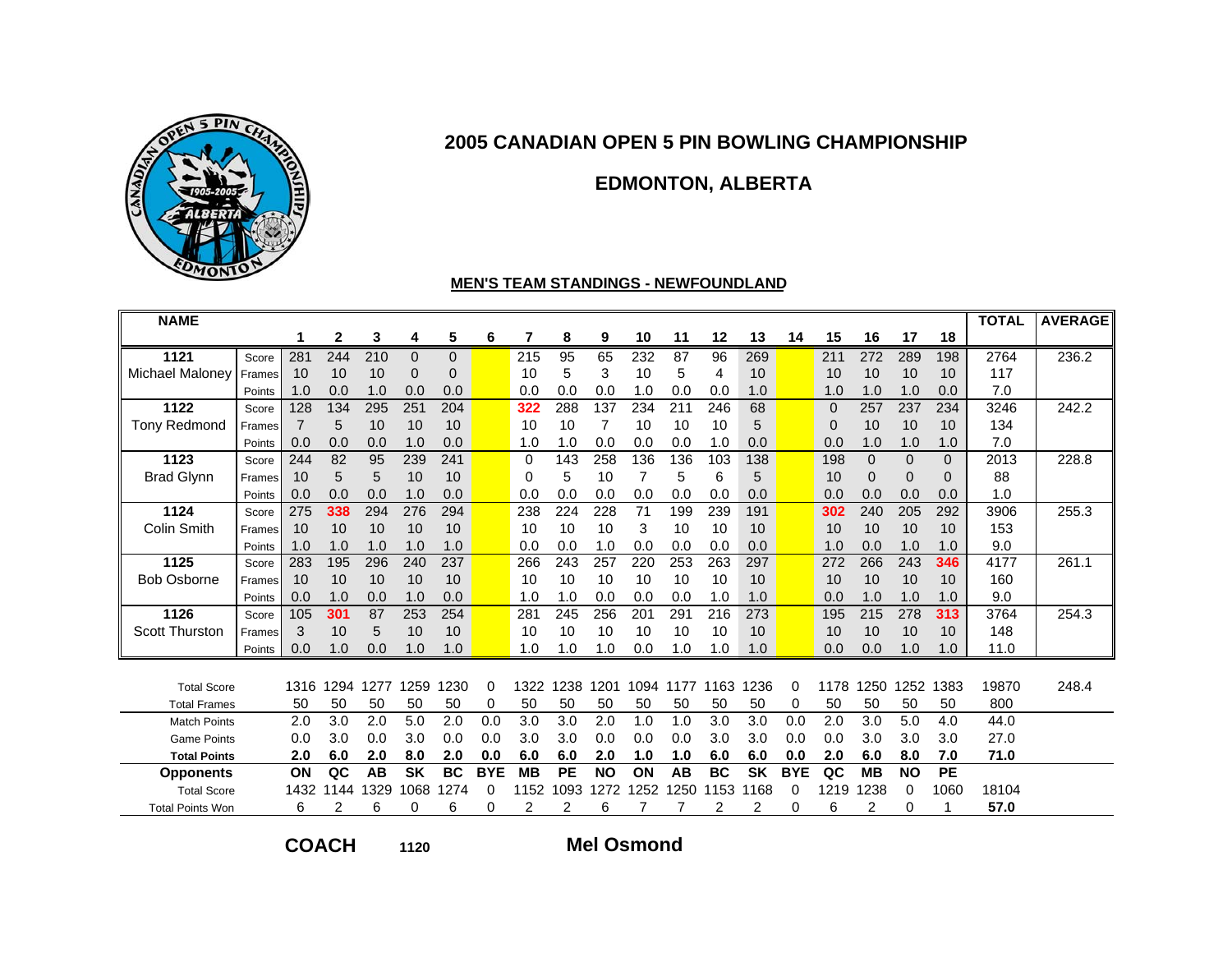

### **EDMONTON, ALBERTA**

#### **MEN'S TEAM STANDINGS - NORTHERN ONTARIO**

| <b>NAME</b>             |        |                |           |            |                |           |                |          |          |           | <b>GAME</b> |            |           |      |           |                |           |           |                | <b>TOTAL</b> | <b>AVERAGE</b> |
|-------------------------|--------|----------------|-----------|------------|----------------|-----------|----------------|----------|----------|-----------|-------------|------------|-----------|------|-----------|----------------|-----------|-----------|----------------|--------------|----------------|
|                         |        | 1              | 2         | 3          | 4              | 5         | 6              | 7        | 8        | 9         | 10          | 11         | 12        | 13   | 14        | 15             | 16        | 17        | 18             |              |                |
| 721                     | Score  | 313            | 303       |            | 231            | 241       | 249            | 274      | 294      | 277       | 250         |            | 276       | 235  | 262       | 232            | 260       | 223       | 155            | 4075         | 259.6          |
| Kevin Freeland          | Frames | 10             | 10        |            | 10             | 10        | 10             | 10       | 10       | 10        | 10          |            | 10        | 10   | 10        | 10             | 10        | 10        | $\overline{7}$ | 157          |                |
|                         | Points | 0.0            | 1.0       |            | 1.0            | 1.0       | 0.0            | 0.0      | 0.0      | 1.0       | 0.0         |            | 1.0       | 0.0  | 0.0       | 0.0            | 1.0       | 0.0       | 0.0            | 6.0          |                |
| 722                     | Score  | 221            | 232       |            | 276            | 248       | 50             | 272      | 250      | 258       | 293         |            | 332       | 324  | 282       | 307            | 283       | 68        | 63             | 3759         | 264.7          |
| René Godin              | Frames | 10             | 10        |            | 10             | 10        | $\overline{4}$ | 10       | 10       | 10        | 10          |            | 10        | 10   | 10        | 10             | 10        | 5         | 3              | 142          |                |
|                         | Points | 1.0            | 1.0       |            | 1.0            | 1.0       | 0.0            | 1.0      | 0.0      | 1.0       | 0.0         |            | 1.0       | 0.0  | 1.0       | 1.0            | 1.0       | 0.0       | 0.0            | 10.0         |                |
| 723                     | Score  | 225            | 233       |            | 238            | 126       | 118            | 280      | 298      | 147       | 97          |            | 280       | 343  | 282       | 249            | 120       | 131       | 239            | 3406         | 256.1          |
| <b>Jason Medhurst</b>   | Frames | 10             | 10        |            | 10             | 5         | 6              | 10       | 10       | 7         | 4           |            | 10        | 10   | 10        | 10             | 6         | 5         | 10             | 133          |                |
|                         | Points | 0.0            | 1.0       |            | 0.0            | 0.0       | 0.0            | 1.0      | 1.0      | 0.0       | 0.0         |            | 1.0       | 1.0  | 1.0       | 1.0            | 0.0       | 0.0       | 1.0            | 8.0          |                |
| 724                     | Score  | 101            | 233       |            | 290            | 225       | 218            | 213      | 100      | 294       | 82          |            | 229       | 117  | 87        | 43             | 265       | 213       | 253            | 2963         | 233.3          |
| <b>Tim Thistle</b>      | Frames | $\overline{4}$ | 10        |            | 10             | 10        | 10             | 10       | 4        | 10        | 6           |            | 10        | 5    | 6         | $\overline{2}$ | 10        | 10        | 10             | 127          |                |
|                         | Points | 0.0            | 1.0       |            | 1.0            | 1.0       | 1.0            | 1.0      | 1.0      | 1.0       | 0.0         |            | 0.0       | 0.0  | 0.0       | 0.0            | 0.0       | 0.0       | 1.0            | 8.0          |                |
| 725                     | Score  | 233            | 218       |            | 154            | 227       | 287            | 262      | 97       | 72        | 242         |            | 325       | 274  | 230       | 169            | 73        | 277       | 213            | 3353         | 243.0          |
| Don Gagnon              | Frames | 10             | 10        |            | $\overline{7}$ | 10        | 10             | 10       | 6        | 3         | 10          |            | 10        | 10   | 10        | 8              | 4         | 10        | 10             | 138          |                |
|                         | Points | 0.0            | 0.0       |            | 1.0            | 0.0       | 1.0            | 0.0      | 0.0      | 0.0       | 1.0         |            | 1.0       | 1.0  | 0.0       | 0.0            | 0.0       | 0.0       | 1.0            | 6.0          |                |
| 726                     | Score  | 113            | $\Omega$  |            | 53             | 94        | 326            | $\Omega$ | 241      | 224       | 205         |            | $\Omega$  | 85   | 161       | 298            | 212       | 270       | 171            | 2453         | 238.2          |
| Chad Gagnon             | Frames | 6              | $\Omega$  |            | 3              | 5         | 10             | 0        | 10       | 10        | 10          |            | 0         | 5    | 4         | 10             | 10        | 10        | 10             | 103          |                |
|                         | Points | 0.0            | 0.0       |            | 0.0            | 0.0       | 1.0            | 0.0      | 0.0      | 0.0       | 0.0         |            | 0.0       | 0.0  | 0.0       | 1.0            | 0.0       | 0.0       | 0.0            | 2.0          |                |
|                         |        |                |           |            |                |           |                |          |          |           |             |            |           |      |           |                |           |           |                |              |                |
| <b>Total Score</b>      |        | 1206           | 1219      | $\Omega$   | 1242           | 1161      | 1248           | 1301     | 1280     | 1272      | 1169        | 0          | 1442      | 1378 | 1304      | 1298           | 1213      | 1182      | 1094           | 20009        | 250.1          |
| <b>Total Frames</b>     |        | 50             | 50        | 0          | 50             | 50        | 50             | 50       | 50       | 50        | 50          | 0          | 50        | 50   | 50        | 50             | 50        | 50        | 50             | 800          |                |
| <b>Match Points</b>     |        | 1.0            | 4.0       | 0.0        | 4.0            | 3.0       | 3.0            | 3.0      | 2.0      | 3.0       | 1.0         | 0.0        | 4.0       | 2.0  | 2.0       | 3.0            | 2.0       | 0.0       | 3.0            | 40.0         |                |
| <b>Game Points</b>      |        | 0.0            | 3.0       | 0.0        | 3.0            | 0.0       | 3.0            | 3.0      | 0.0      | 3.0       | 0.0         | 0.0        | 3.0       | 3.0  | 0.0       | 3.0            | 0.0       | 0.0       | 0.0            | 24.0         |                |
| <b>Total Points</b>     |        | 1.0            | 7.0       | 0.0        | 7.0            | 3.0       | 6.0            | 6.0      | 2.0      | 6.0       | 1.0         | 0.0        | 7.0       | 5.0  | 2.0       | 6.0            | 2.0       | 0.0       | 3.0            | 64.0         |                |
| <b>Opponents</b>        |        | <b>BC</b>      | <b>PE</b> | <b>BYE</b> | ON             | <b>MB</b> | <b>SK</b>      | AB       | QC       | <b>NL</b> | <b>BC</b>   | <b>BYE</b> | <b>MB</b> | ON   | <b>SK</b> | PE             | <b>AB</b> | <b>NL</b> | QC             |              |                |
| <b>Total Score</b>      |        | 1325           | 1028      | 0          | 1135           | 1357      | 1242           | 1171     | 361<br>1 | 1201      | 1264        | 0          | 1049      | 1274 | 408       | 1223           | 1265      | 252       | 1140           | 19695        |                |
| <b>Total Points Won</b> |        |                |           | 0          |                | 5         | 2              | 2        | 6        | 2         |             | 0          |           | 3    | 6         | 2              | 6         | 8         | 5              | 64.0         |                |

**COACH**

**<sup>720</sup> Ed Bernier**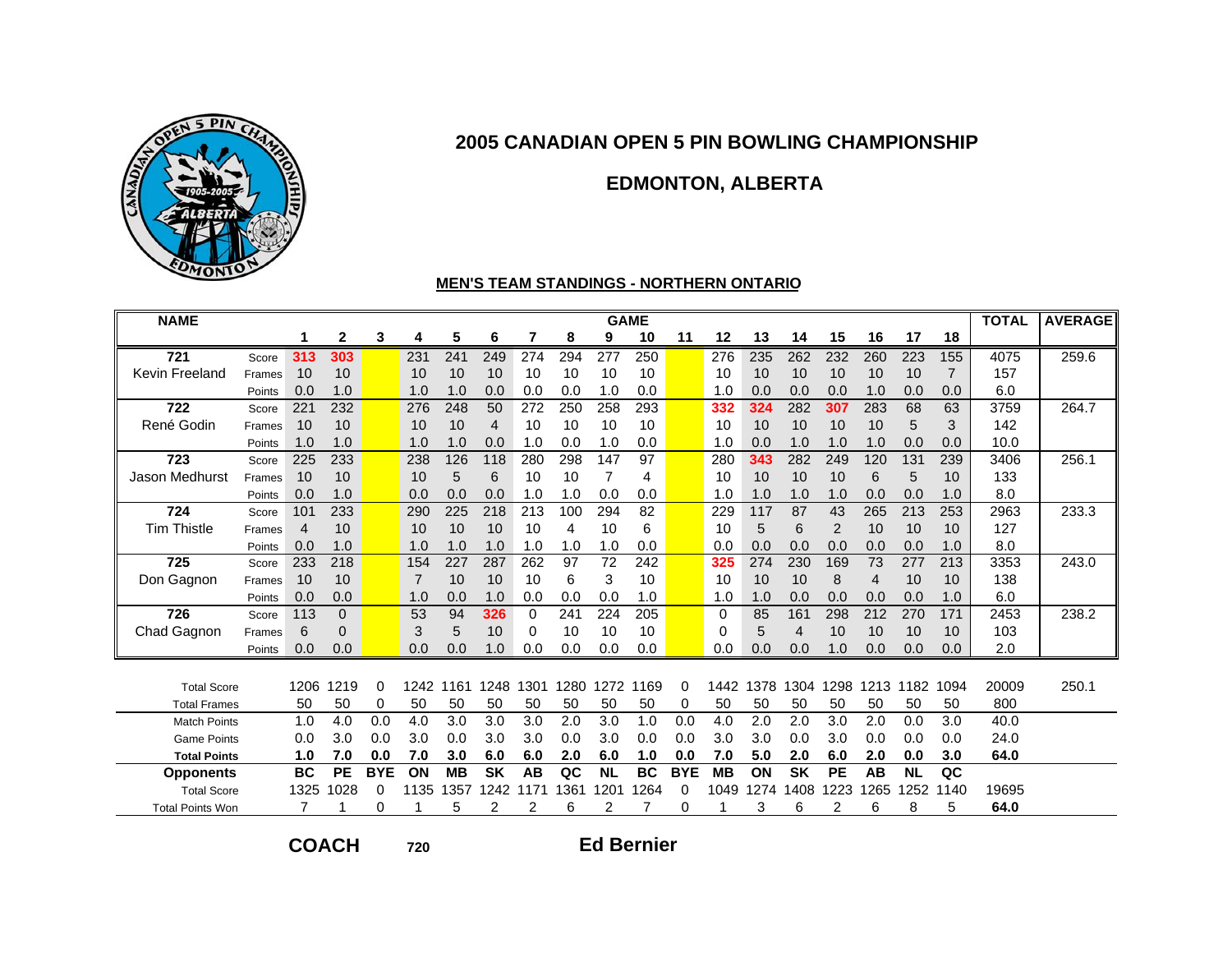

### **EDMONTON, ALBERTA**

#### **MEN'S TEAM STANDINGS - ONTARIO**

| <b>NAME</b>             |        |           |              |      |           | <b>GAME</b> |             |           |           |            |           |      |           |           |           |          |           |            |           | <b>TOTAL</b> | <b>AVERAGE</b> |
|-------------------------|--------|-----------|--------------|------|-----------|-------------|-------------|-----------|-----------|------------|-----------|------|-----------|-----------|-----------|----------|-----------|------------|-----------|--------------|----------------|
|                         |        | 1         | $\mathbf{2}$ | 3    | 4         | 5           | 6           | 7         | 8         | 9          | 10        | 11   | 12        | 13        | 14        | 15       | 16        | 17         | 18        |              |                |
| 621                     | Score  | 305       | 369          | 260  | 198       | 268         | 194         | 240       | 305       |            | 236       | 151  | 0         | 119       | 266       | 265      | 183       |            | 208       | 3567         | 246.0          |
| Kevin Berg              | Frames | 10        | 10           | 10   | 10        | 10          | 10          | 10        | 10        |            | 10        | 10   | $\Omega$  | 5         | 10        | 10       | 10        |            | 10        | 145          |                |
|                         | Points | 1.0       | 1.0          | 1.0  | 0.0       | 1.0         | 1.0         | 0.0       | 1.0       |            | 1.0       | 0.0  | 0.0       | 0.0       | 1.0       | 0.0      | 0.0       |            | 0.0       | 8.0          |                |
| 622                     | Score  | 303       | 278          | 278  | 208       | 207         | 240         | 282       | 270       |            | 302       | 200  | 265       | 78        | 204       | $\Omega$ | 219       |            | 90        | 3424         | 244.6          |
| <b>Scott Miller</b>     | Frames | 10        | 10           | 10   | 10        | 10          | 10          | 10        | 10        |            | 10        | 10   | 10        | 5         | 10        | $\Omega$ | 10        |            | 5         | 140          |                |
|                         | Points | 1.0       | 0.0          | 0.0  | 0.0       | 1.0         | 0.0         | 1.0       | 1.0       |            | 1.0       | 0.0  | 1.0       | 0.0       | 0.0       | 0.0      | 0.0       |            | 0.0       | 6.0          |                |
| 623                     | Score  | 275       | 249          | 298  | 254       | 173         | $\Omega$    | 312       | 170       |            | $\Omega$  | 77   | 363       | 251       | 253       | 221      | 266       |            | 246       | 3408         | 258.2          |
| Stephen Bleizeffer      | Frames | 10        | 10           | 10   | 10        | 10          | $\mathbf 0$ | 10        | 8         |            | 0         | 4    | 10        | 10        | 10        | 10       | 10        |            | 10        | 132          |                |
|                         | Points | 0.0       | 1.0          | 1.0  | 0.0       | 0.0         | 0.0         | 1.0       | 0.0       |            | 0.0       | 0.0  | 1.0       | 1.0       | 1.0       | 0.0      | 0.0       |            | 1.0       | 7.0          |                |
| 624                     | Score  | $\Omega$  | 84           | 355  | 129       | $\Omega$    | 306         | 0         | 60        |            | 225       | 99   | 281       | 376       | 286       | 260      | 123       |            | 375       | 2959         | 287.3          |
| Rob Himburg             | Frames | $\Omega$  | 3            | 10   | 7         | $\Omega$    | 10          | 0         | 2         |            | 10        | 6    | 10        | 10        | 10        | 10       | 5         |            | 10        | 103          |                |
|                         | Points | 0.0       | 0.0          | 1.0  | 0.0       | 0.0         | 1.0         | 0.0       | 0.0       |            | 0.0       | 0.0  | 1.0       | 1.0       | 1.0       | 1.0      | 0.0       |            | 1.0       | 7.0          |                |
| 625                     | Score  | 286       | 151          | 110  | 211       | 257         | 181         | 277       | 229       |            | 244       | 273  | 330       | 172       | $\Omega$  | 296      | 229       |            | 234       | 3480         | 245.1          |
| <b>Steve Hinz</b>       | Frames | 10        |              | 5    | 10        | 10          | 10          | 10        | 10        |            | 10        | 10   | 10        | 10        | $\Omega$  | 10       | 10        |            | 10        | 142          |                |
|                         | Points | 1.0       | 1.0          | 0.0  | 0.0       | 0.0         | 0.0         | 1.0       | 1.0       |            | 1.0       | 1.0  | 1.0       | 0.0       | 0.0       | 0.0      | 1.0       |            | 1.0       | 9.0          |                |
| 626                     | Score  | 263       | 278          | 67   | 135       | 282         | 220         | 367       | 235       |            | 245       | 263  | 302       | 278       | 228       | 217      | 76        |            | 185       | 3641         | 263.8          |
| Josh Koehn              | Frames | 10        | 10           | 5    | 3         | 10          | 10          | 10        | 10        |            | 10        | 10   | 10        | 10        | 10        | 10       | 5         |            | 5         | 138          |                |
|                         | Points | 0.0       | 1.0          | 0.0  | 1.0       | 1.0         | 1.0         | 1.0       | 0.0       |            | 1.0       | 0.0  | 1.0       | 1.0       | 1.0       | 0.0      | 0.0       |            | 0.0       | 9.0          |                |
|                         |        |           |              |      |           |             |             |           |           |            |           |      |           |           |           |          |           |            |           |              |                |
| <b>Total Score</b>      |        | 1432      | 1409         | 1368 | 1135      | 1187        | 1141        | 1478      | 1269      | 0          | 1252      | 1063 | 1541      | 1274      | 1237      | 1259     | 1096      | 0          | 1338      | 20479        | 256.0          |
| <b>Total Frames</b>     |        | 50        | 50           | 50   | 50        | 50          | 50          | 50        | 50        | 0          | 50        | 50   | 50        | 50        | 50        | 50       | 50        | 0          | 50        | 800          |                |
| <b>Match Points</b>     |        | 3.0       | 4.0          | 3.0  | 1.0       | 3.0         | 3.0         | 4.0       | 3.0       | 0.0        | 4.0       | 1.0  | 5.0       | 3.0       | 4.0       | 1.0      | 1.0       | 0.0        | 3.0       | 46.0         |                |
| <b>Game Points</b>      |        | 3.0       | 3.0          | 3.0  | 0.0       | 3.0         | 3.0         | 3.0       | 3.0       | 0.0        | 3.0       | 0.0  | 3.0       | 0.0       | 3.0       | 0.0      | 0.0       | 0.0        | 0.0       | 30.0         |                |
| <b>Total Points</b>     |        | 6.0       | 7.0          | 6.0  | 1.0       | 6.0         | 6.0         | 7.0       | 6.0       | 0.0        | 7.0       | 1.0  | 8.0       | 3.0       | 7.0       | 1.0      | 1.0       | 0.0        | 3.0       | 76.0         |                |
| <b>Opponents</b>        |        | <b>NL</b> | AB           | QC   | <b>NO</b> | <b>PE</b>   | <b>MB</b>   | <b>BC</b> | <b>SK</b> | <b>BYE</b> | <b>NL</b> | QC   | <b>PE</b> | <b>NO</b> | <b>MB</b> | AB       | <b>BC</b> | <b>BYE</b> | <b>SK</b> |              |                |
| <b>Total Score</b>      |        | 1316      | 1154         | 1330 | 1242      | 1034        | 1090        | 1048      | 1217      | 0          | 1094      | 1211 | 985       | 1378      | 1010      | 1379     | 1302      | 0          | 1424      | 19214        |                |
| <b>Total Points Won</b> |        | 2         |              |      |           | 2           | 2           |           | 2         | 0          |           |      | 0         | 5         |           |          |           | 0          | 5         | 52.0         |                |

**COACH**

**<sup>620</sup> Steve MacDowall**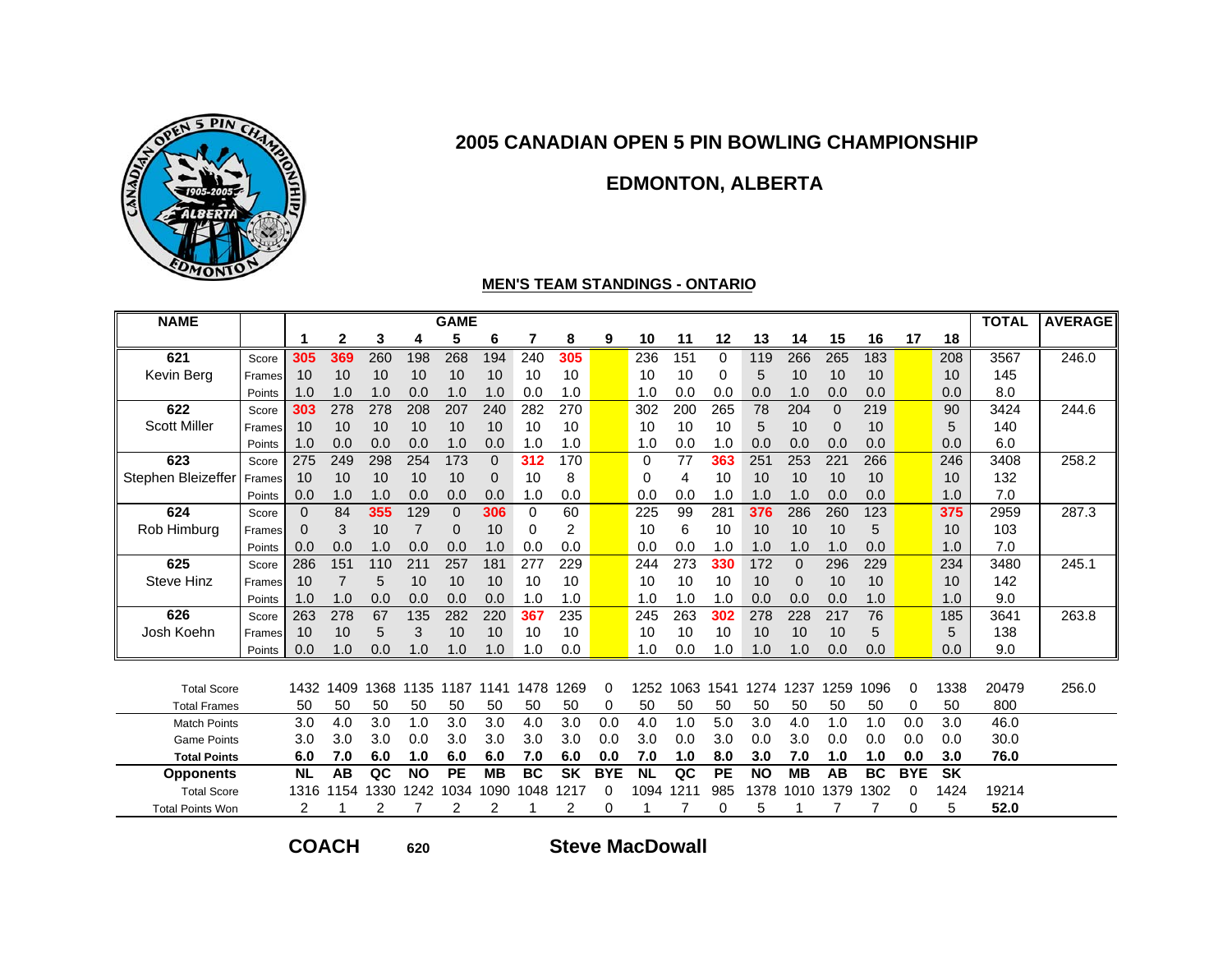

### **EDMONTON, ALBERTA**

#### **MEN'S TEAM STANDINGS - PRINCE EDWARD ISLAND**

| <b>NAME</b>             |        |      |           |           |            |      |                |           |           | <b>GAME</b> |          |           |                |            |              |           |           |              |           | <b>TOTAL</b> | <b>AVERAGE</b> |
|-------------------------|--------|------|-----------|-----------|------------|------|----------------|-----------|-----------|-------------|----------|-----------|----------------|------------|--------------|-----------|-----------|--------------|-----------|--------------|----------------|
|                         |        | 1    | 2         | 3         | 4          | 5    | 6              | 7         | 8         | 9           | 10       | 11        | 12             | 13         | 14           | 15        | 16        | 17           | 18        |              |                |
| 1021                    | Score  | 176  | 165       | 0         |            | 289  | 105            | $\Omega$  | 235       | 161         | $\Omega$ | 211       | 50             |            | 265          | 296       | 190       | 182          | 26        | 2351         | 211.8          |
| <b>Ernie Doucette</b>   | Frames | 10   | 9         | 0         |            | 10   | $\overline{7}$ | 0         | 10        | 10          | 0        | 10        | 3              |            | 10           | 10        | 10        | 10           | 2         | 111          |                |
|                         | Points | 0.0  | 0.0       | 0.0       |            | 1.0  | 0.0            | 0.0       | 1.0       | 0.0         | 0.0      | 1.0       | 0.0            |            | 1.0          | 1.0       | 0.0       | 0.0          | 0.0       | 5.0          |                |
| 1022                    | Score  | 78   | 187       | 248       |            | 190  | 232            | 193       | 83        | 202         | 318      | 241       | 211            |            | 257          | 244       | 218       | 238          | 209       | 3349         | 226.3          |
| <b>Ron Millar</b>       | Frames | 3    | 10        | 10        |            | 10   | 10             | 10        | 5         | 10          | 10       | 10        | 10             |            | 10           | 10        | 10        | 10           | 10        | 148          |                |
|                         | Points | 1.0  | 0.0       | 1.0       |            | 1.0  | 0.0            | 0.0       | 0.0       | 0.0         | 1.0      | 0.5       | 0.0            |            | 0.0          | 1.0       | 0.0       | 0.0          | 0.0       | 5.5          |                |
| 1023                    | Score  | 219  | 256       | 185       |            | 60   | 306            | 213       | 251       | 253         | 256      | 236       | 196            |            | 207          | 213       | 189       | $\mathbf{0}$ | 289       | 3329         | 231.2          |
| Jeremy Sudsbury         | Frames | 10   | 10        | 10        |            | 4    | 10             | 10        | 10        | 10          | 10       | 10        | 10             |            | 10           | 10        | 10        | $\Omega$     | 10        | 144          |                |
|                         | Points | 1.0  | 1.0       | 0.0       |            | 0.0  | 0.0            | 0.0       | 0.0       | 1.0         | 1.0      | 1.0       | 0.0            |            | 0.0          | 0.0       | 0.0       | 0.0          | 1.0       | 6.0          |                |
| 1024                    | Score  | 224  | 227       | 191       |            | 113  | 60             | 270       | 70        | $\Omega$    | 194      | $\Omega$  | 202            |            | 232          | 204       | 236       | 209          | 139       | 2571         | 210.7          |
| Harvey Irving           | Frames | 10   | 10        | 10        |            | 6    | 3              | 10        | 5         | 0           | 10       | 0         | 10             |            | 10           | 10        | 10        | 10           | 8         | 122          |                |
|                         | Points | 1.0  | 0.0       | 0.0       |            | 0.0  | 0.0            | 1.0       | 0.0       | 0.0         | 0.0      | 0.0       | 0.0            |            | 0.0          | 0.0       | 0.0       | 0.0          | 0.0       | 2.0          |                |
| 1025                    | Score  | 299  | 178       | 202       |            | 177  | 197            | 228       | 254       | 285         | 196      | 220       | 218            |            | 205          | 88        | $\Omega$  | 223          | 197       | 3167         | 216.9          |
| <b>Trevor Mayne</b>     | Frames | 10   | 10        | 10        |            | 10   | 10             | 10        | 10        | 10          | 10       | 10        | 10             |            | 10           | 6         | 0         | 10           | 10        | 146          |                |
|                         | Points | 1.0  | 0.0       | 1.0       |            | 0.0  | 0.0            | 0.0       | 1.0       | 1.0         | 0.0      | 0.0       | 0.0            |            | 0.0          | 0.0       | 0.0       | 0.0          | 0.0       | 4.0          |                |
| 1026                    | Score  | 82   | 15        | 267       |            | 205  | 201            | 232       | 200       | 261         | 208      | 225       | 108            |            | $\mathbf{0}$ | 178       | 199       | 208          | 200       | 2789         | 216.2          |
| Randy Diamond           | Frames | 7    |           | 10        |            | 10   | 10             | 10        | 10        | 10          | 10       | 10        | $\overline{7}$ |            | $\Omega$     | 4         | 10        | 10           | 10        | 129          |                |
|                         | Points | 0.0  | 0.0       | 0.0       |            | 0.0  | 0.0            | 1.0       | 0.0       | 1.0         | 0.0      | 0.0       | 0.0            |            | 0.0          | 0.0       | 0.0       | 0.0          | 0.0       | 2.0          |                |
|                         |        |      |           |           |            |      |                |           |           |             |          |           |                |            |              |           |           |              |           |              |                |
| <b>Total Score</b>      |        | 1078 | 1028      | 1093      | 0          | 1034 | 1101           | 1136      | 1093      | 1162        | 1172     | 1133      | 985            | 0          | 1166         | 1223      | 1032      | 1060         | 1060      | 17556        | 219.5          |
| <b>Total Frames</b>     |        | 50   | 50        | 50        | 0          | 50   | 50             | 50        | 50        | 50          | 50       | 50        | 50             | 0          | 50           | 50        | 50        | 50           | 50        | 800          |                |
| <b>Match Points</b>     |        | 4.0  | 1.0       | 2.0       | 0.0        | 2.0  | 0.0            | 2.0       | 2.0       | 3.0         | 2.0      | 2.5       | 0.0            | 0.0        | 1.0          | 2.0       | 0.0       | 0.0          | 1.0       | 24.5         |                |
| <b>Game Points</b>      |        | 3.0  | 0.0       | 0.0       | 0.0        | 0.0  | 0.0            | 0.0       | 0.0       | 0.0         | 3.0      | 0.0       | 0.0            | 0.0        | 0.0          | 0.0       | 0.0       | 0.0          | 0.0       | 6.0          |                |
| <b>Total Points</b>     |        | 7.0  | 1.0       | 2.0       | 0.0        | 2.0  | 0.0            | 2.0       | 2.0       | 3.0         | 5.0      | 2.5       | 0.0            | 0.0        | 1.0          | 2.0       | 0.0       | 0.0          | 1.0       | 30.5         |                |
| <b>Opponents</b>        |        | QC   | <b>NO</b> | <b>BC</b> | <b>BYE</b> | ON   | AB             | <b>SK</b> | <b>NL</b> | <b>MB</b>   | QC       | <b>BC</b> | ON             | <b>BYE</b> | AB           | <b>NO</b> | <b>SK</b> | <b>MB</b>    | <b>NL</b> |              |                |
| <b>Total Score</b>      |        | 1007 | 1219      | 1160      | 0          | 1187 | 1388           | 1157      | 238<br>1  | 1171        | 1131     | 1154      | 1541           | 0          | 1326         | 1298      | 1291      | 1295         | 1383      | 19946        |                |
| <b>Total Points Won</b> |        |      |           | 6         | 0          | 6    | 8              | 6         | 6         | 5           | 3        | 5.5       | 8              | 0          |              | 6         | 8         | 8            | 7         | 97.5         |                |

**COACH**

**<sup>1020</sup> Gerard Arbing**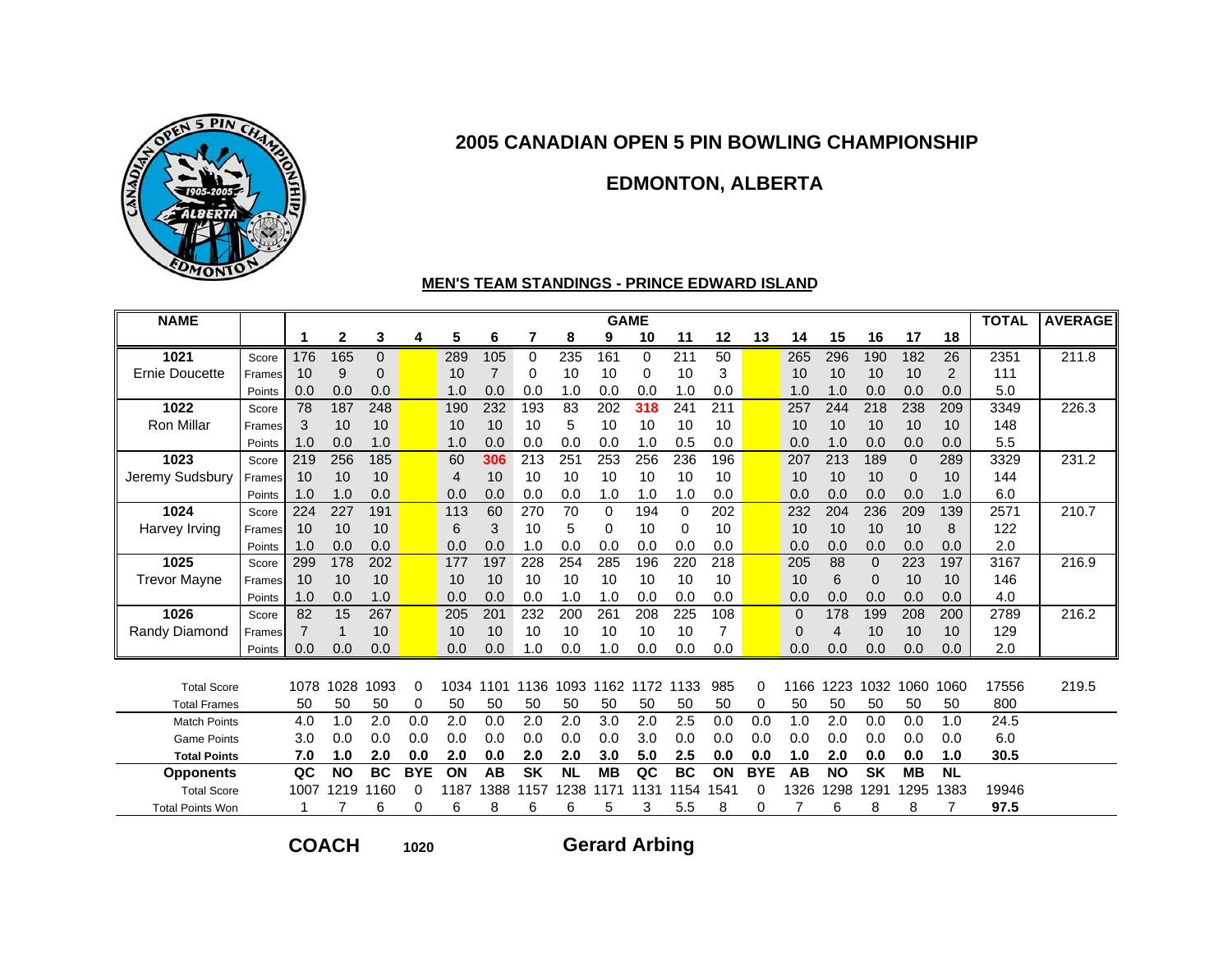

# **EDMONTON, ALBERTA**

#### **MEN'S TEAM STANDINGS - QUEBEC**

| <b>NAME</b>             |        | <b>GAME</b> |                |      |           |           |           |            |           |      |           |      |                          |           |           |                |            |      |                | <b>TOTAL</b> | <b>AVERAGE</b> |
|-------------------------|--------|-------------|----------------|------|-----------|-----------|-----------|------------|-----------|------|-----------|------|--------------------------|-----------|-----------|----------------|------------|------|----------------|--------------|----------------|
|                         |        | 1           | 2              | 3    | 4         | 5         | 6         | 7          | 8         | 9    | 10        | 11   | 12                       | 13        | 14        | 15             | 16         | 17   | 18             |              |                |
| 821                     | Score  | 218         | 175            | 100  | 207       | 306       | 265       |            | 383       | 297  | 217       | 144  | 139                      | 207       | 229       | 286            |            | 187  | 103            | 3463         | 247.4          |
| <b>Bruno Cécyre</b>     | Frames | 10          | 10             | 3    | 10        | 10        | 10        |            | 10        | 10   | 10        | 7    | 6                        | 10        | 10        | 10             |            | 10   | $\overline{4}$ | 140          |                |
|                         | Points | 0.0         | 0.0            | 0.0  | 0.0       | 1.0       | 1.0       |            | 1.0       | 1.0  | 0.0       | 0.0  | 0.0                      | 0.0       | 0.0       | 1.0            |            | 0.0  | 0.0            | 5.0          |                |
| 822                     | Score  | 73          | 249            | 219  | 143       | 320       | 76        |            | 308       | 71   | 121       | 230  | 275                      | 100       | 263       | 236            |            | 279  | 211            | 3174         | 242.3          |
| Eric Villeneuve         | Frames | 5           | 10             | 10   | 6         | 10        | 5         |            | 10        | 5    | 5         | 10   | 10                       | 5         | 10        | 10             |            | 10   | 10             | 131          |                |
|                         | Points | 0.0         | 1.0            | 0.0  | 0.0       | 1.0       | 0.0       |            | 1.0       | 0.0  | 0.0       | 1.0  | 1.0                      | 0.0       | 1.0       | 1.0            |            | 1.0  | 0.0            | 8.0          |                |
| 823                     | Score  | 294         | 218            | 125  | 241       | 285       | 279       |            | 277       | 202  | 235       | 203  | 250                      | 183       | 143       | 284            |            | 195  | 193            | 3607         | 235.8          |
| Stéphane Lafortune      | Frames | 10          | 10             | 7    | 10        | 10        | 10        |            | 10        | 10   | 10        | 10   | 10                       | 10        | 6         | 10             |            | 10   | 10             | 153          |                |
|                         | Points | 1.0         | 0.0            | 0.0  | 1.0       | 1.0       | 1.0       |            | 1.0       | 0.0  | 1.0       | 1.0  | 0.0                      | 0.0       | 0.0       | 0.0            |            | 0.0  | 0.0            | 7.0          |                |
| 824                     | Score  | 158         | 65             | 337  | 48        | 287       | 285       |            | 199       | 127  | 250       | 281  | 276                      | 111       | 252       | 51             |            | 109  | 183            | 3019         | 239.6          |
| René Duguay             | Frames | 10          | 3              | 10   | 4         | 10        | 10        |            | 10        | 5    | 10        | 10   | 10                       | 5         | 10        | $\overline{4}$ |            | 5    | 10             | 126          |                |
|                         | Points | 0.0         | 0.0            | 1.0  | 0.0       | 1.0       | 1.0       |            | 0.0       | 0.0  | 1.0       | 1.0  | 1.0                      | 1.0       | 0.0       | 0.0            |            | 0.0  | 0.0            | 7.0          |                |
| 825                     | Score  | 188         | 269            | 267  | 225       | 105       | 129       |            | 89        | 318  | 223       | 135  | 48                       | 190       | 288       | 219            |            | 259  | 165            | 3117         | 243.5          |
| Sylvain Bercier         | Frames | 10          | 10             | 10   | 10        | 6         | 5         |            | 4         | 10   | 10        | 3    | 4                        | 10        | 10        | 10             |            | 10   | 6              | 128          |                |
|                         | Points | 0.0         | 1.0            | 1.0  | 1.0       | 0.0       | 0.0       |            | 0.0       | 1.0  | 1.0       | 1.0  | 0.0                      | 1.0       | 1.0       | 1.0            |            | 0.0  | 1.0            | 10.0         |                |
| 826                     | Score  | 76          | 168            | 282  | 199       | 140       | 238       |            | 105       | 248  | 85        | 218  | 277                      | 216       | 49        | 143            |            | 90   | 285            | 2819         | 231.1          |
| <b>Steven Goulet</b>    | Frames | 5           | $\overline{7}$ | 10   | 10        | 4         | 10        |            | 6         | 10   | 5.0       | 10.0 | 10.0                     | 10        | 4         | 6              |            | 5    | 10             | 122          |                |
|                         | Points | 0.0         | 0.0            | 0.0  | 0.0       | 1.0       | 1.0       |            | 0.0       | 1.0  | 0.0       | 0.0  | 0.0                      | 0.0       | 0.0       | 0.0            |            | 0.0  | 1.0            | 4.0          |                |
|                         |        |             |                |      |           |           |           |            |           |      |           |      |                          |           |           |                |            |      |                |              |                |
| <b>Total Score</b>      |        | 1007        | 1144           | 1330 | 1063      | 1443      | 1272      | 0          | 1361      | 1263 | 131<br>1  | 1211 | 1265                     | 1007      | 1224      | 1219           | 0          | 1119 | 1140           | 19199        | 240.0          |
| <b>Total Frames</b>     |        | 50          | 50             | 50   | 50        | 50        | 50        | 0          | 50        | 50   | 50        | 50   | 50                       | 50        | 50        | 50             | 0          | 50   | 50             | 800          |                |
| <b>Match Points</b>     |        | 1.0         | 2.0            | 2.0  | 2.0       | 5.0       | 4.0       | 0.0        | 3.0       | 3.0  | 3.0       | 4.0  | 2.0                      | 2.0       | 2.0       | 3.0            | 0.0        | 1.0  | 2.0            | 41.0         |                |
| <b>Game Points</b>      |        | 0.0         | 0.0            | 0.0  | 0.0       | 3.0       | 3.0       | 0.0        | 3.0       | 3.0  | 0.0       | 3.0  | 0.0                      | 0.0       | 0.0       | 3.0            | 0.0        | 0.0  | 3.0            | 21.0         |                |
| <b>Total Points</b>     |        | 1.0         | 2.0            | 2.0  | 2.0       | 8.0       | 7.0       | 0.0        | 6.0       | 6.0  | 3.0       | 7.0  | 2.0                      | 2.0       | 2.0       | 6.0            | 0.0        | 1.0  | 5.0            | 62.0         |                |
| <b>Opponents</b>        |        | <b>PE</b>   | <b>NL</b>      | ON   | <b>MB</b> | <b>SK</b> | <b>BC</b> | <b>BYE</b> | <b>NO</b> | AB   | <b>PE</b> | ON   | $\overline{\mathsf{sk}}$ | <b>MB</b> | <b>BC</b> | <b>NL</b>      | <b>BYE</b> | AB   | <b>NO</b>      |              |                |
| <b>Total Score</b>      |        | 1078        | 1294           | 1368 | 143       | 1108      | 1036      | 0          | 1280      | 1218 | 1172      | 1063 | 1350                     | 1226      | 1366      | 1178           | 0          | 1326 | 1094           | 19300        |                |
| <b>Total Points Won</b> |        | 7           | 6              | 6    | 6         | 0         |           | 0          | 2         | 2    | 5         |      | 6                        | 6         | 6         | 2              | 0          |      | 3              | 66.0         |                |

**COACH**

**<sup>820</sup> Luc Duguay**